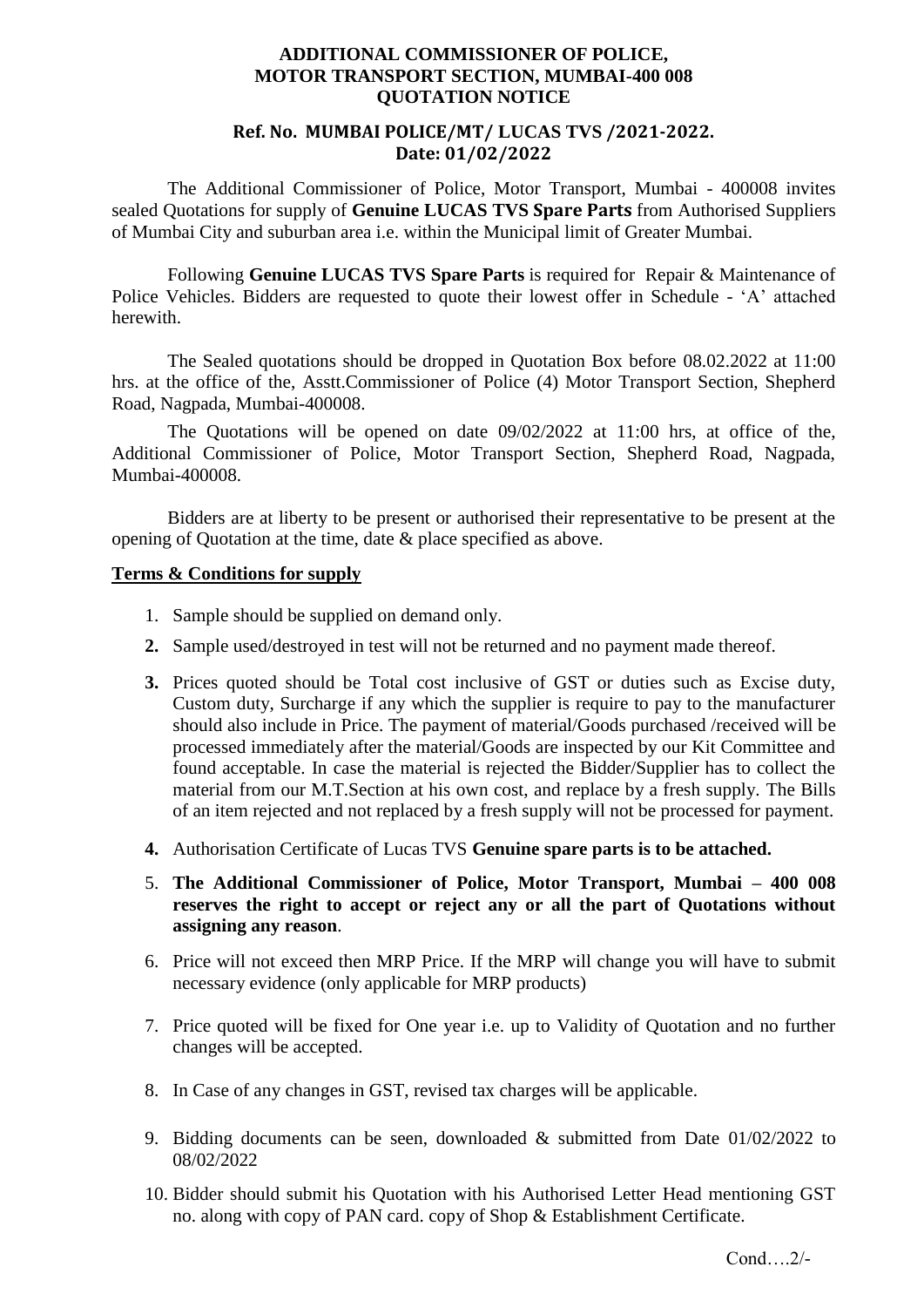11. If possible, quotations will be opened offline on Date. 09/02/2022 Hrs. 11:00 at The office of Additional Commissioner of Police, Motor Transport Section, Shepherd Road, Nagpada, Mumbai - 400 008.

> (ATUL PATIL) Addl. Commissioner of Police , Motor Transport. Mumbai.